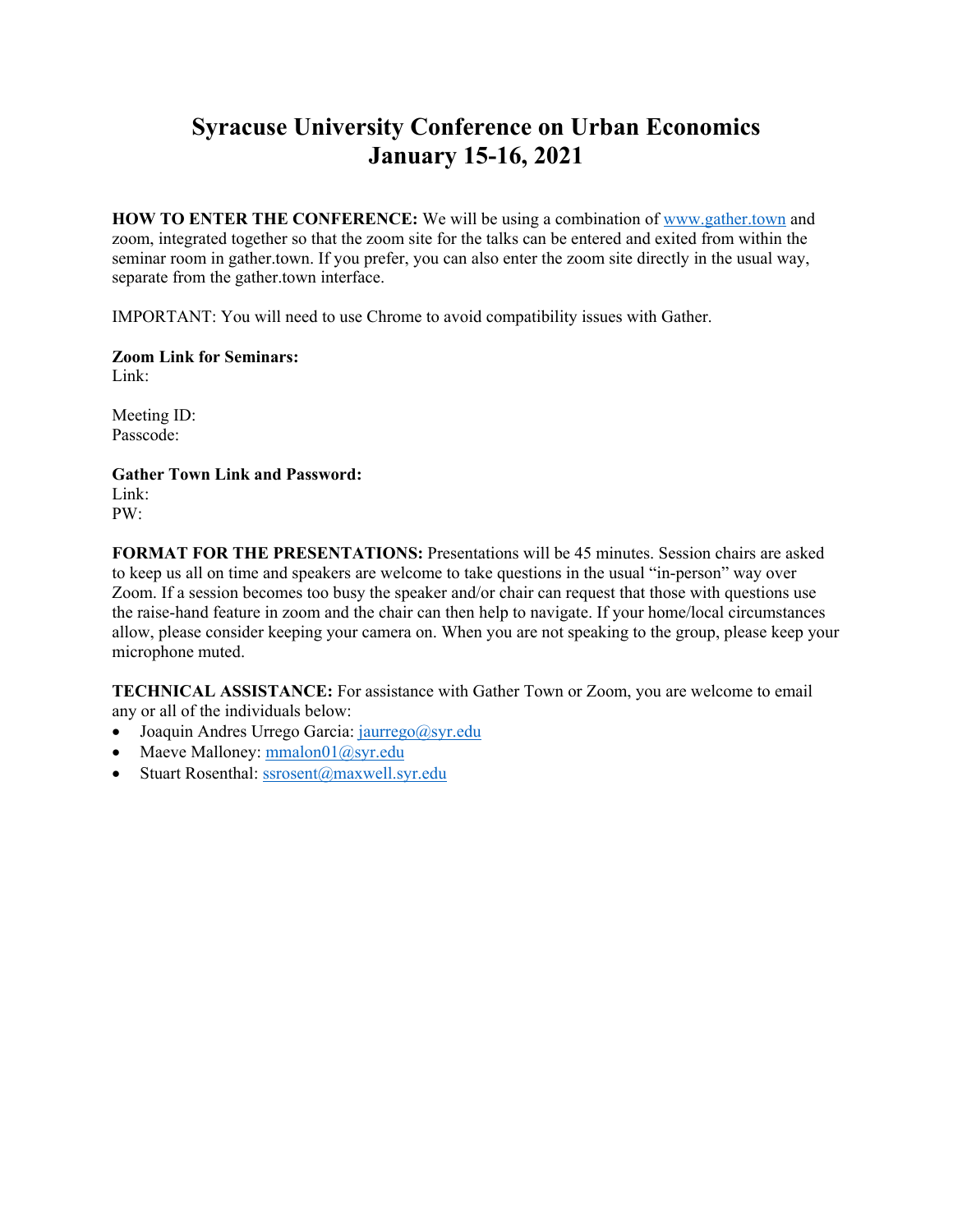## **Friday, January 15**

|                 | Session 1: Chair – Elisabet Viladecans-Marsal, IEB Barcelona                                                                                                                                          |
|-----------------|-------------------------------------------------------------------------------------------------------------------------------------------------------------------------------------------------------|
| $10:50 - 11:00$ | Stuart Rosenthal, Syracuse: Welcome and logistics                                                                                                                                                     |
| $11:00 - 11:45$ | Nate Baum-Snow, Toronto<br>Local Productivity Spillovers (with Nicolas Gendron-Carrier and Ronni<br>Pavan)                                                                                            |
| $11:45 - 12:30$ | Alex Rothenberg, Syracuse<br>"Identifying Productivity Spillovers Using the Structure of Production<br>Networks"                                                                                      |
| $12:30 - 1:15$  | Stephan Heblich, Toronto<br>The Distributional Consequences of Trade: Evidence from the Repeal of<br>the Corn Laws (with Stephen Redding and Yanos Zylberberg)                                        |
| $1:15 - 2:00$   | Break in Gather Town                                                                                                                                                                                  |
|                 | Session 2: Chair – Will Strange, Toronto                                                                                                                                                              |
| $2:00 - 2:45$   | Ed Coulson, UC-Irvine<br>Tenant Rights, Evictions, and Rent Affordability (with Lily Shen and<br>Thao Le)                                                                                             |
| $2:45 - 3:30$   | Albert Sole-Ole, IEB Barcelona<br>The political economy of coastal development (with Pierre Magontier and<br>Elisabet Viladecans-Marsal)                                                              |
| $3:30 - 4:15$   | Emily Owens, UC-Irvine<br>How Valuable are Civil Liberties? Evidence from Gang Injunctions and<br>Housing Prices in Southern California (with Michelle Mioduszewski and<br><b>Christopher Bates</b> ) |
| $4:15 - 5:15$   | Social in Gather Town                                                                                                                                                                                 |